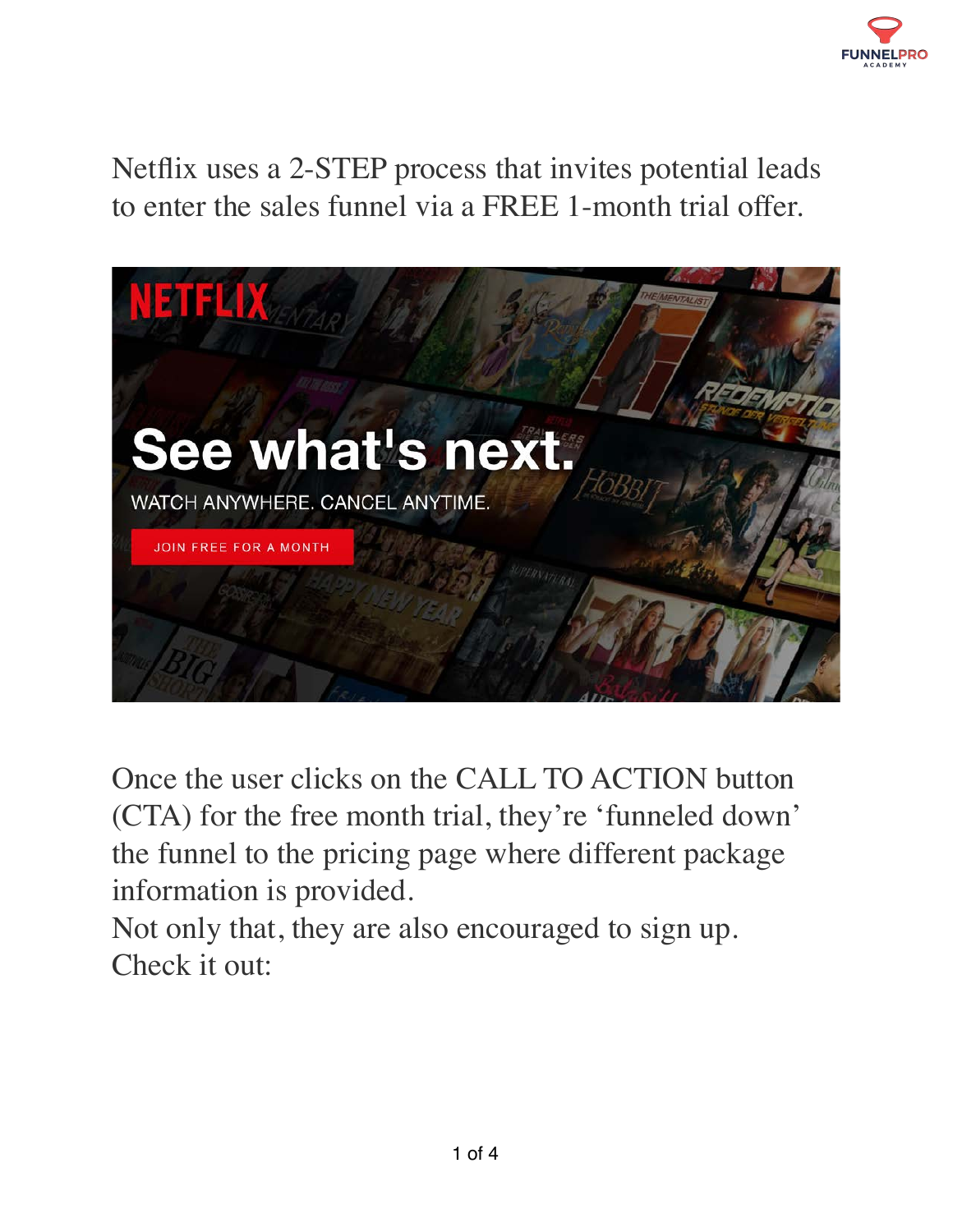

## PACKAGE INFO:

| Downgrade or upgrade at any time              |                |                |              |
|-----------------------------------------------|----------------|----------------|--------------|
|                                               | <b>Basic</b>   | Standard       | Premium      |
| Monthly price after free month ends on 2/9/17 | <b>EUR7.99</b> | <b>EUR9.99</b> | EUR11.99     |
| HD available                                  | $\times$       | ✓              | ٧            |
| Ultra HD available                            | $\times$       | $\times$       |              |
| Screens you can watch on at the same time     | $\overline{1}$ | $\overline{2}$ | 4            |
| Watch on your laptop, TV, phone and tablet    | Ù              | s.             | ✓            |
| Download videos to your phone or tablet       | ✓              | ✓              | $\checkmark$ |
| Unlimited movies and TV shows                 | ✓              | ✓              | ✓            |
| Cancel anytime                                | ✓              | v              |              |

ce and device capab es. Not all content available in HD or Ultra HD. See To

## CALL TO ACTION:

| Create your account:                         |                         |
|----------------------------------------------|-------------------------|
| Email Address                                | Just two more steps and |
|                                              | you're done!            |
| Choose a password (4-50 characters)          | We hate paperwork too.  |
| Yes, please email me Netflix special offers. |                         |
|                                              |                         |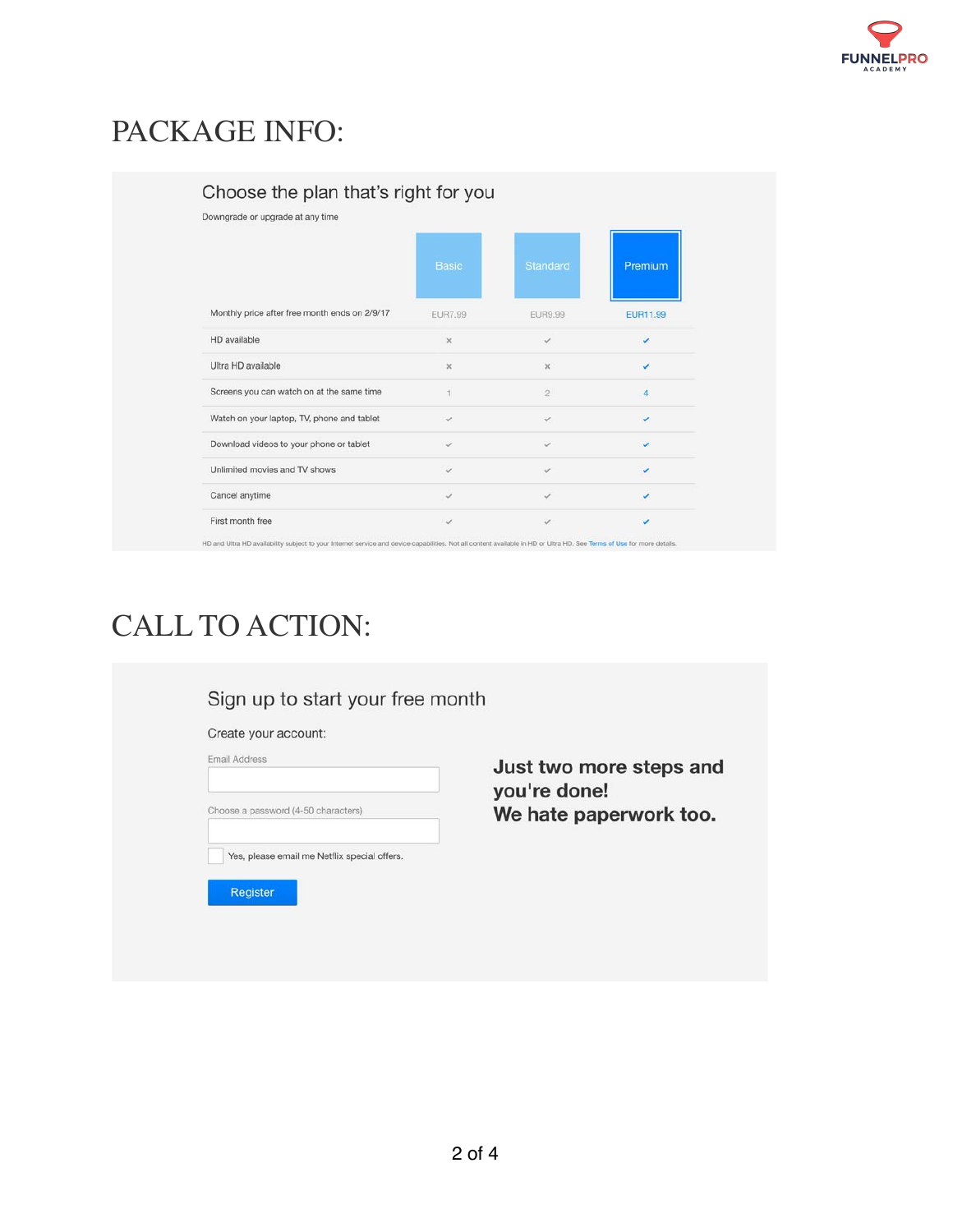

After selecting a paid plan, Netflix collects EMAIL ADDRESSES for the one-month trial offer participants so they can FOLLOW UP with those who decide to opt-out of the paid plans.

| <b>NETFLIX</b> |                                                                                                                                                                                                                                                                                                                                                                                                                                            | Sign Out |
|----------------|--------------------------------------------------------------------------------------------------------------------------------------------------------------------------------------------------------------------------------------------------------------------------------------------------------------------------------------------------------------------------------------------------------------------------------------------|----------|
|                | Enter your payment details<br>Don't worry, we will email you three days before your free trial ends as a reminder.<br>. You will not be charged until after your free trial ends on 2/9/17<br>. No commitments, cancel online anytime<br>. Unlimited Streaming. Watch on 4 screens at a time for EUR11.99 per month. HD and Ultra HD available. Edit<br><b>Secure Server</b><br>Tell me more<br>Credit Card<br><b>ANKIX</b><br><b>VISA</b> |          |
|                | <b>PayPal</b><br>PayPal<br>Netflix Gift Card<br><b>NETFLIX</b>                                                                                                                                                                                                                                                                                                                                                                             |          |

On the next screen, credit card information is collected. This means that everyone who enters the sales funnel and reaches this point technically becomes a PAYING CUSTOMER.

And guess what? The only way to 'escape payment' is to cancel the monthly subscription before the 30 day free trial period ends.

Even then, with the email addresses they've collected, they can FOLLOW UP with those who exit the funnel, strategically bringing them back in through re-targeting ads as well as an optimized email sequence.